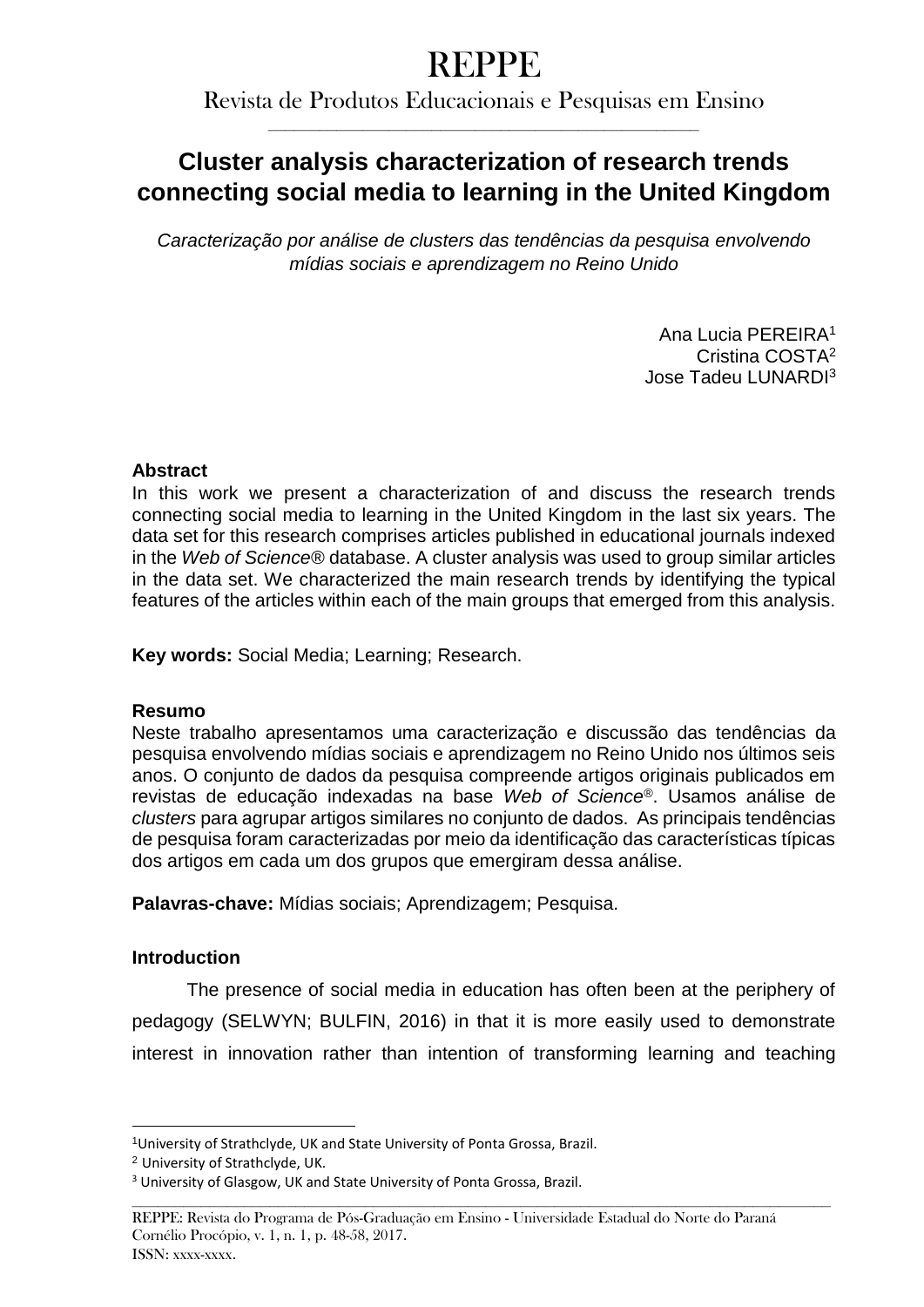practices in the context of the 21<sup>st</sup> century where social media plays a vital role in the production and dissemination of knowledge.

The inclusion of social media in education requires not only the reassessment of the role of teachers and learners, but also a reassessment of the role of technologies in education. In this regard, social media is more than just a tool for promoting learning and teaching practices through; it is also an enabler of participation and engagement in wider learning contexts. In other words, the effectiveness of social media is not solely reliant on the technological solutions it presents, but also, and above all, on the approaches individuals take to learning and teaching in the environments it facilitates.

Our main aim in this paper is to characterize the main themes the researchers in the UK are interested in when approaching social media and learning. In order to arrive to such a characterization, we try to identify the main research trends in the UK by analysing a data set containing articles published in educational journals that address the topics of "social media" and "learning" in the last six years. This is done by using a *cluster* analysis to group the articles into subgroups (clusters) of similar articles (see, for example, BATTAGLIA *et al.,* 2016; HUBERTY *et al.,* 2005). The main research trends are identified by the typical features of the articles falling into the main clusters that emerge from this analysis. After obtaining such a characterization by using cluster analysis, we discuss it by using the Figueiredo's learning contexts framework (FIGUEIREDO, 2016).

#### **Theoretical background**

v. 1, n. 1, p. 48-58, 2017 49 We base our proposal on the pedagogical approaches proposed by Figueiredo (2010; 2016) who explores *a pedagogy of learning contexts*. A pedagogy of learning contexts brings together a body of theoretical knowledge applied to learning practices rather than the enhancement of teaching. Realising this difference is a crucial step to reflect on the role of social technologies in education and devise relevant pedagogical practices for the demands of the contemporary knowledge society. Moreover, a pedagogy of learning context is underpinned by principles and values of freedom and emancipation (FREIRE, 1970), democracy and experience (DEWEY, 1916), as well as forms of individual autonomy (ILLCH, 1971) and collective agency (WENGER, 1990). These conceptions of education were conceived prior to the advent of social media, but only now can be materialised through the affordances the web provides. These same principles can be easily associated with a set of emergent cultural practices that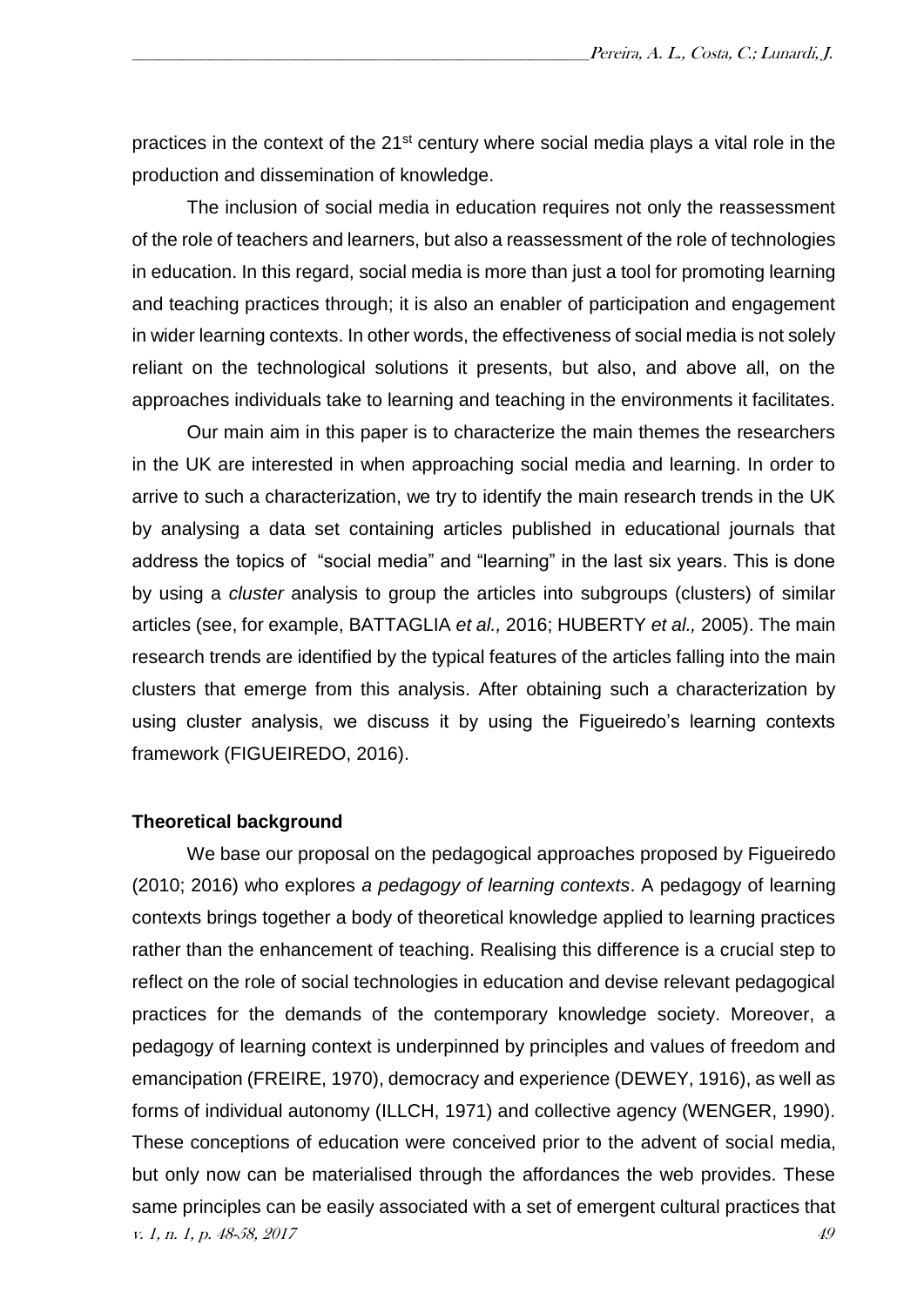are being mediated by social media, and which denote both a shift in practice and an approach of how individuals engage with both information and other learners.

The true contribution of social media to education is that they metaphorically free learners from Weber's pedagogical *Iron Cage,* i.e., a pedagogy of knowledge transmission and authority (FIGUEIREDO, 2016) and give way to a pedagogy of freedom where individual and collective agency becomes part and parcel of the learning and teaching strategies. Pedagogical approaches influenced by social media are but a reflection of the social and cultural practices such means of knowledge production inspire. As McLuhan (1964) reminds us media – as a tool and a means of communication – is shaped by our current needs as much as it shapes our practices. Digital social media has a similar effect in that it is shaping not only the way individuals live, but also work and learn (JISC, 2013).

Figueiredo (2010) reflects on this aspect by reviewing the role of social media – and particularly the web – on individuals' knowledge practices. In this vein, Figueiredo maps out the differences of knowledge practices between a non-web generation (1.0) and the web generation (2.0). The differences between the two generations are not only expressed by their relationship with information and literacies, but also by their engagement with technology. The knowledge practices of the generation 2.0 is characteristically more embedded if not embodied in a mediated world where social media is not only a tool, but also an environment that supports, justifies and represents learners' learning practices.

#### **Methodology**

The basic units of our data set are research articles, which are grouped into subgroups of similar articles by using a cluster analysis in order to allow the identification of the main features of the articles falling into the main subgroups. These typical features will be interpreted as the main research trends we are trying to identify in the data set.

To obtain our data set we used the automated search tool contained in the internet site of the database *Web of Science* (Thomson Reuters)<sup>4</sup> to gather research publications involving the topics of "social media" and "learning". The initial search outcomes were further refined to only include articles published between 2011-2016

**.** 

<sup>4</sup>www.webofscience.com

v. 1, n. 1, p. 48-58, 2017  $50$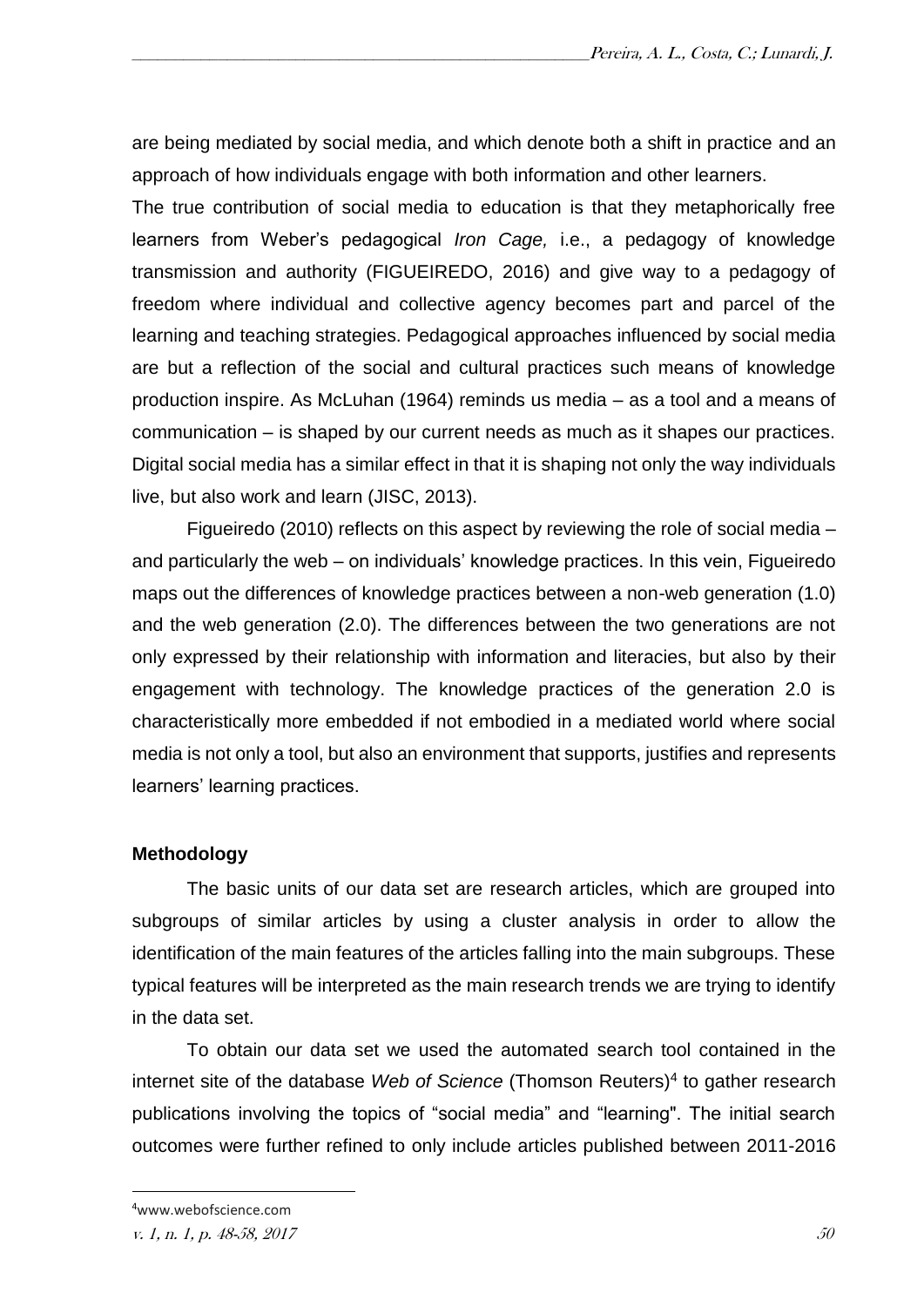and which were written in English and focused on the UK, namely, England, Scotland, Wales and Northern Ireland. Finally, all the articles' titles, abstracts and keywords were carefully read. The articles which did not contain properly the concepts of "social media" or "learning" were discarded by the authors. The remaining ones constituted our data set.

We used a simplified version of the *cluster analysis* proposed by Battaglia *et al.,* (2016) in order to partition the obtained data set into subgroups containing similar articles. To do so, we first analysed all the articles' titles, abstracts and keywords to identify what the main themes were. We then devised a set of categories representing these main themes by using a *Discourse Analysis* strategy as proposed by Bardin (2011), which consists in three chronological stages: pre-analysis, exploration of the material and a qualitative data analysis with possibilities of inferences and interpretations. After the identification of a set of relevant categories, each article was given a binary code built as a sequence of digits 0's & 1's, the position of each digit in the code corresponding to a specific category, in a way that digit 1 means that the corresponding category was addressed in that article and digit 0 means that it was not. The notion of "similarity" between two articles was defined in terms of the similarity between the corresponding binary codes which, by its turn, was defined in terms of a "distance" between the two codes<sup>5</sup>. We consider that two codes are identical if the distance between them is zero. The greater the distance between the two corresponding codes, the more dissimilar the articles are. The central idea of the clustering procedure is that two elements in the same cluster are more similar between them them than two elements belonging to different clusters.

Translating the above technical concepts into the language of our investigation we say that two articles are more similar between them when they share a significant amount of addressed categories, and in this case they tend to fall into the same cluster. On the other hand, when two articles address very different subsets of categories then they should be considered as dissimilar and, therefore, they tend to fall into different clusters.

Among the several strategies to partition a data set into clusters, we chose a hierarchical clustering procedure, in which each hierarchical level can be defined by setting a maximum distance in a way that elements (or clusters in a lower level) are

**.** 

v. 1, n. 1, p. 48-58, 2017  $51$ <sup>5</sup>We used the "Hamming distance", that simply measures the number of digits which differ in the two codes.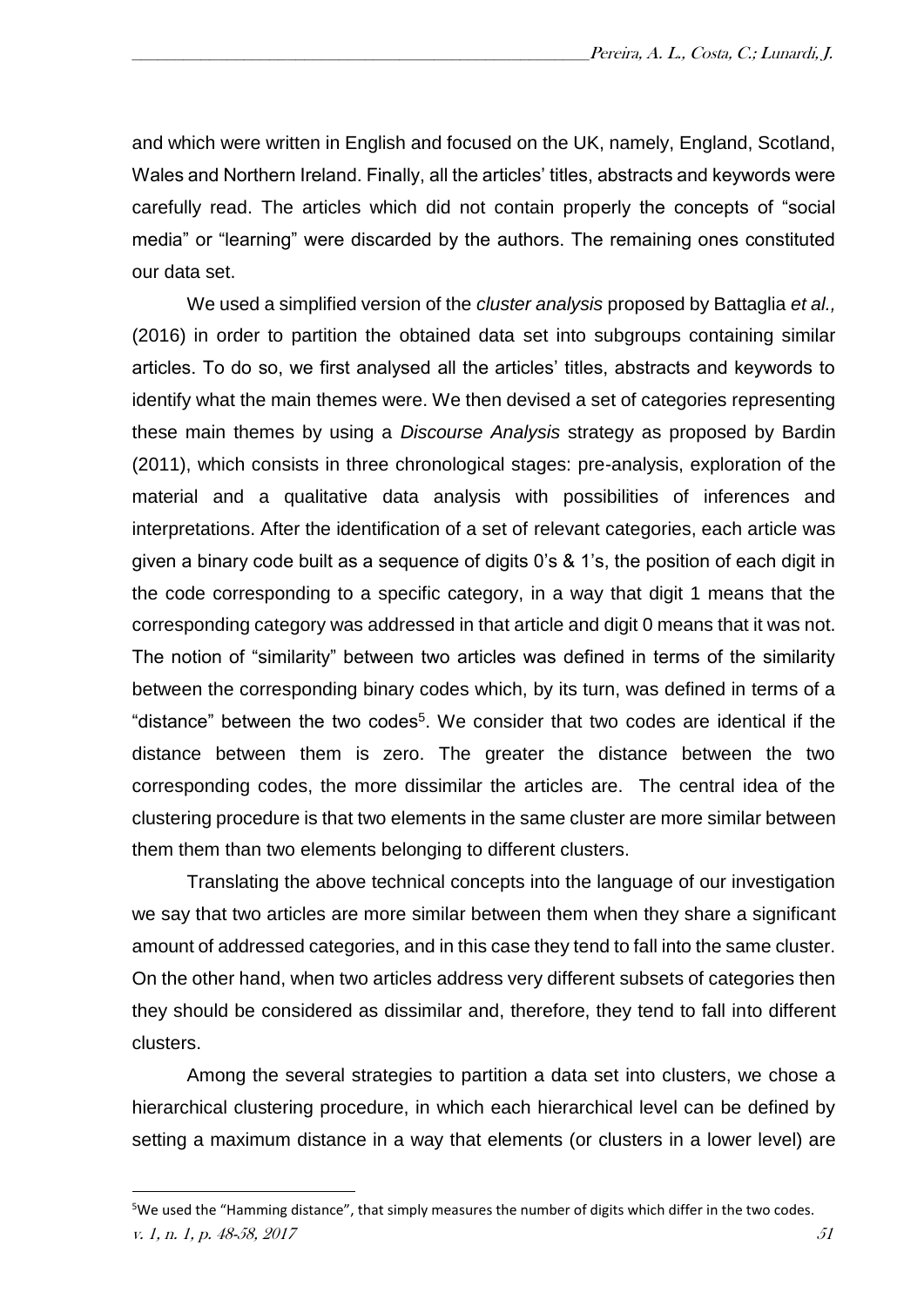joined by their next neighbour in a hierarchical sequence until the maximum clustering distance is reached. We defined the distance between two clusters as being the average distance between their elements. As we consider larger distances more clusters/elements join with their nearest neighbours, forming larger clusters. In the extreme cases we have all the elements isolated (zero maximum distance) or a single cluster containing all the elements of the data set (by choosing a sufficiently large maximum distance). Between these two extreme cases we have a defined number of cluster at each hierarchical level. We used an *ad hoc* criterion to select a suitable hierarchical level in such a way that the number of resulting clusters were not so small in a way that no differences could be observed, nor was it so large that no similarities could be noted. For the clustering procedure we used the built-in clustering commands in the software *Mathematica©* (Wolfram Research).

We handled the outcomes of the quantitative cluster analysis in the following way: The largest clusters obtained in the settled hierarchical level were interpreted as the most representative ones and, therefore, we restricted our analysis to them. We identified in each of these most representative clusters the "typical" categories which were addressed by the articles falling into the cluster. The typical categories within a given cluster were identified as those presenting a frequency of occurrence within the cluster greater than or equal to 50%. In this way, we were able to associate to each cluster a "typical article", that is, a fictitious article associated with the cluster's typical categories. The typical articles associated with the most representative clusters thus represent the main trends in the research topics we aimed to explore in this paper.

**Fig. 1** – Sample selection procedure performed in the *Web of Science* database. The numbers in each block denote the number of outcomes in each step. The first step (block in dark blue) corresponds to the search by "Topic" in the automated search tool; the blocks in light blue correspond to further refinements of these results. The block in grey regards the number of papers discarded by the authors (BAINBRIDGE *et al.,*  2014, adapted*)*.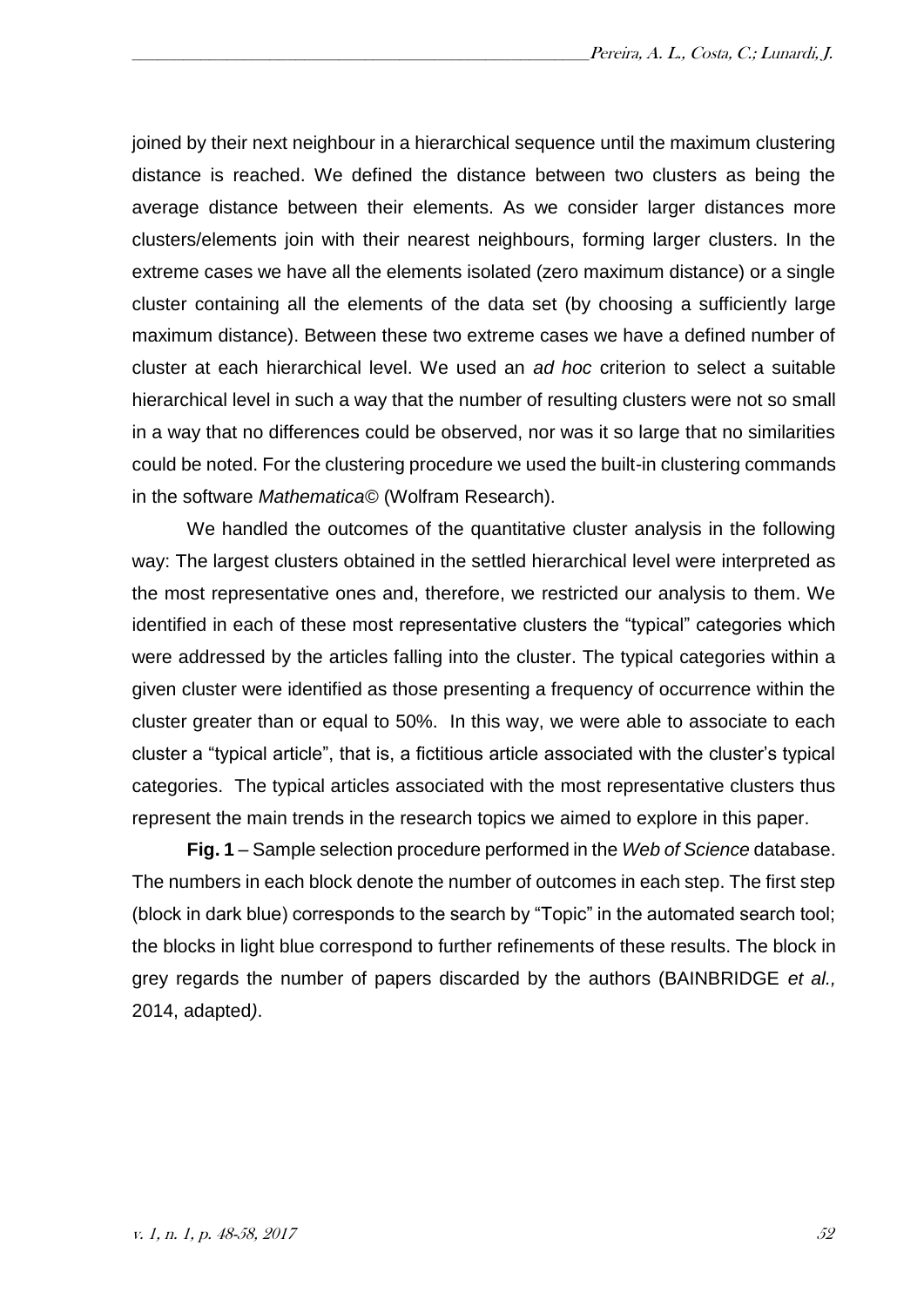

**From**: Authors.

#### **Results**

The number of articles resulting at each step of the search and filtering procedure performed in the *Web of Science* database (on 26th November 2016) is summarized in the Figure 1.The final data set contained 52 articles whose titles, abstracts and keywords were carefully analysed to find out the relevant categories. By using the discourse analysis by Bardin (2011) we obtained a set of 10 relevant categories, labelled as A, B, C, , J, as shown in Table 1. After that, a binary code containing 10 digits was associated to each article in the data set. The first digit in the code was associated with the category A, the second one to the category B, and so on.

| <b>Label</b> | <b>Category</b>                                  |  |  |  |  |  |  |  |  |  |
|--------------|--------------------------------------------------|--|--|--|--|--|--|--|--|--|
| A            | Socialization                                    |  |  |  |  |  |  |  |  |  |
| в            | <b>Formal Educational Environments</b>           |  |  |  |  |  |  |  |  |  |
| C            | <b>Professional Development</b>                  |  |  |  |  |  |  |  |  |  |
| D            | Informal Educational Environments                |  |  |  |  |  |  |  |  |  |
| Е            | Ethical Issues and Risks in the Virtual<br>World |  |  |  |  |  |  |  |  |  |
| F            | <b>Community of Practice</b>                     |  |  |  |  |  |  |  |  |  |
| Ր            | Mobile learning                                  |  |  |  |  |  |  |  |  |  |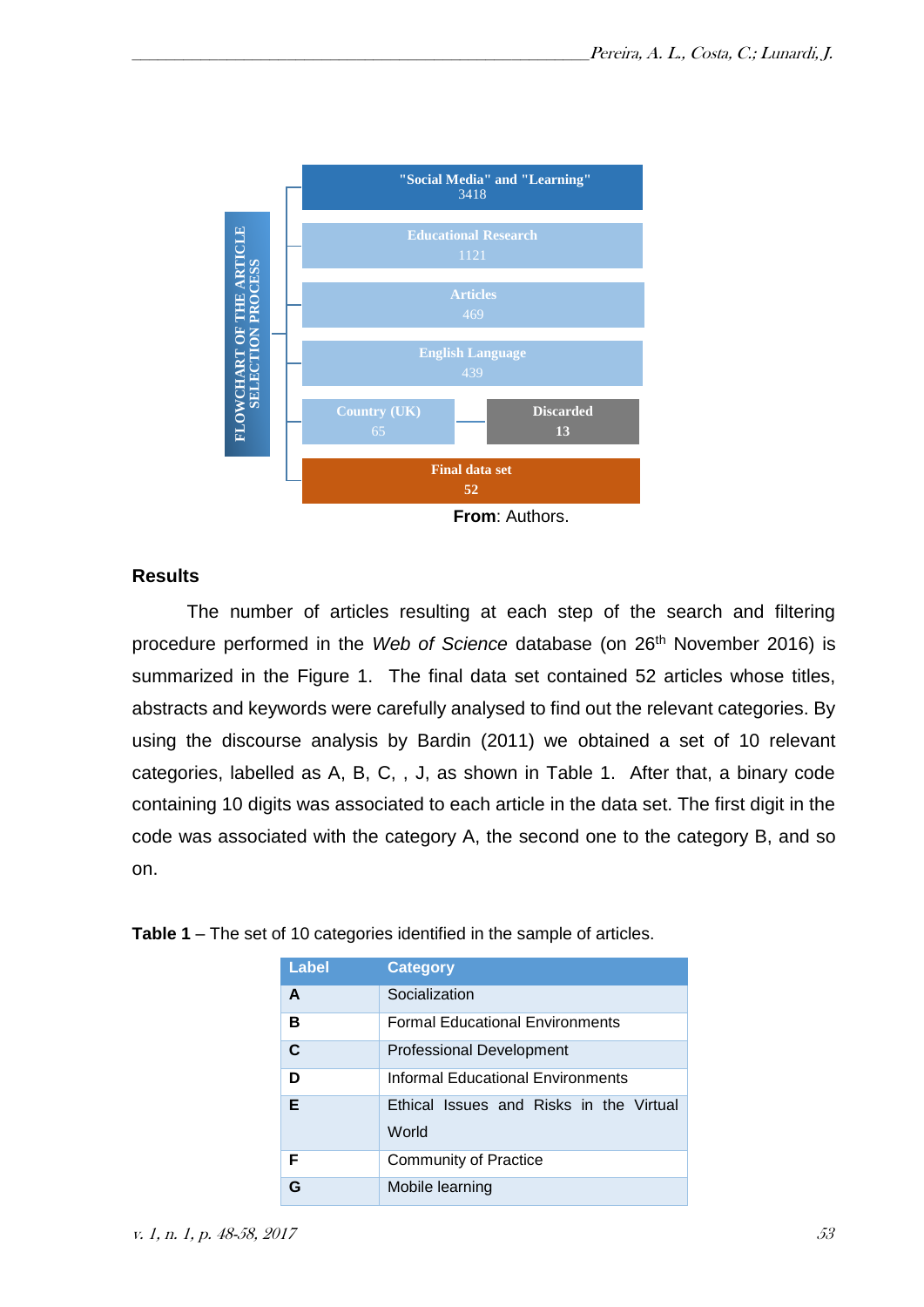|  | Online learning |
|--|-----------------|
|  | Social Networks |
|  | Engagement      |

**From**: Authors.

As an illustration, the binary code associated to a specific article of our data set is shown in Table 2; that code shows that the given article address only the categories labelled as A, C, F, H and J, and does not address any other category of the set of categories given in Table 1.

**Table 2** – Binary code associated to the article labeled as A29 in the data set.

| Categories |  |  | -<br>- | $\overline{ }$<br>- | $\overline{\phantom{a}}$ |  |  |
|------------|--|--|--------|---------------------|--------------------------|--|--|
| ode        |  |  |        |                     |                          |  |  |

**From**: Authors.

The hierarchical clustering procedure was done by using the built-in commands in the software *Mathematica©.* The result is shown in the form of a dendrogram in Figure 2. Each article in the data set is represented as a numeric label at the right side of this figure. By setting the maximum distance in 2.35 we obtained the 10 clusters highlighted in green. By labelling these clusters from the bottom to the top as  $C_1$ ,  $C_2$ , etc, we observe the proeminence of two large clusters  $(C_1$  and  $C_9$ , having 18 elements each), as well as three smaller clusters  $(C_5, C_6$  and  $C_2$  containing respectively 5, 4 and 2 elements each). The remaining 5 clusters contain a single element each. As the "typical article" of a given cluster we considered a virtual article whose binary code was formed by associating to each position in the code the most frequent digit (0 or 1) observed for that position, taking into account only the articles that fell into that cluster. From this analysis the clusters  $C_1$  and  $C_9$  emerged as the most representative ones, since they are the largest ones and contain the majority of the articles in the data set. Their "typical articles" representatives are shown in Table 3.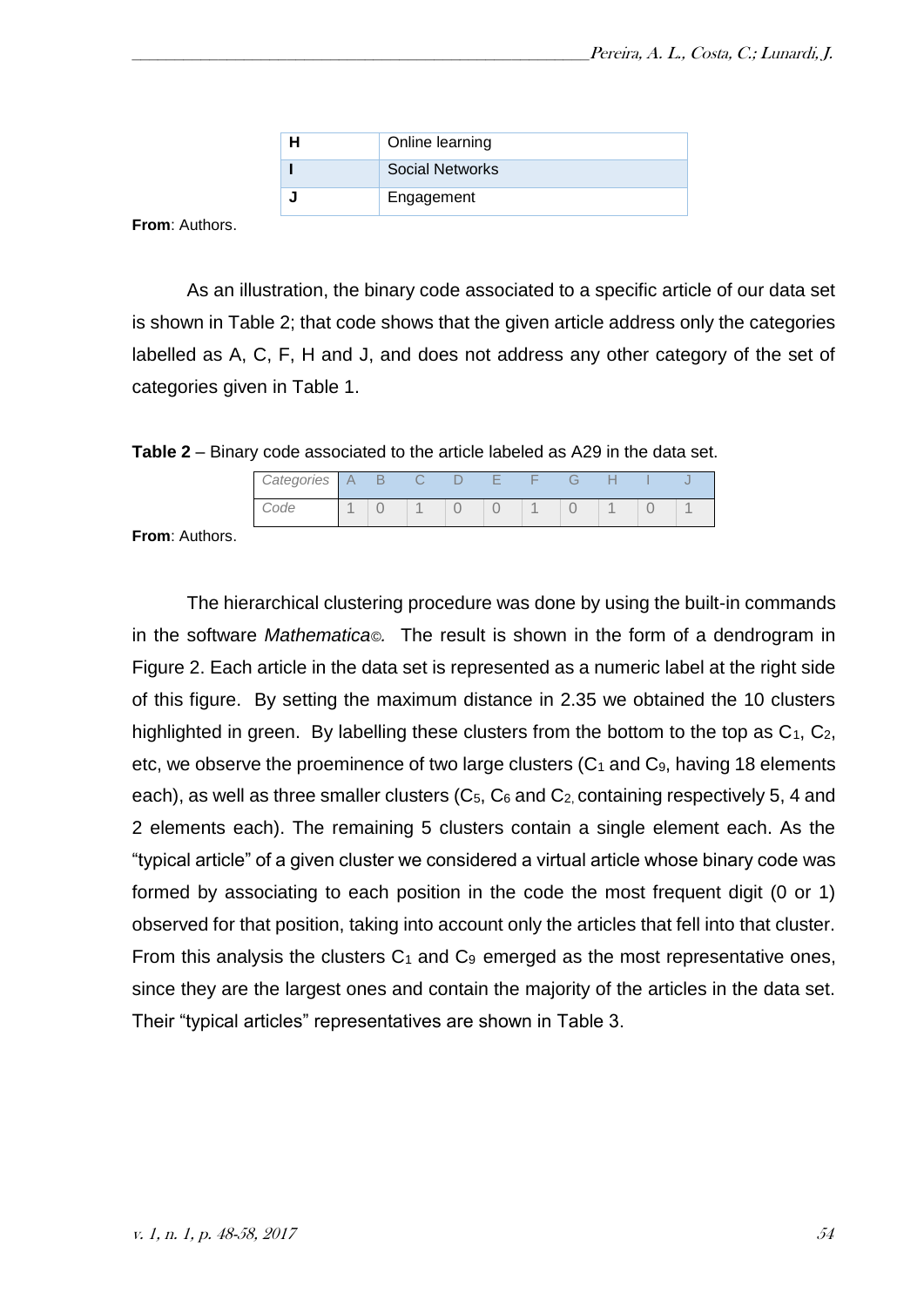**Fig. 2** – Dendrogram corresponding to the hierarchical clustering. The horizontal lines are proportional to the (average) Hamming distance between each pair of clusters/elements. The label identifying each article are in the right side of the figure. Highlighted in green are the 10 clusters formed at the hierarchical level corresponding to setting a maximum distance of 2.35 (at this level we note that are some clusters consisting of a single element).



**From**: Authors.

Here we also propose an alternative way to associate a "representative element" to a cluster, by means of a *fictitious* code where, instead of 0 and 1, we associate the *percentage* of occurrence of the digit 1 in the corresponding code position. This gives a better idea of how the addressing of each category is distributed among the articles within the given cluster (see Table 4). From Table 3 we observe that a typical article in cluster  $C_1$  would address only the category A and would not address any other. From the percentages of Table 4 we observe that all of these articles (100%) indeed address category A and no one addresses categories B, C, D and F (0%). However, some of the articles in this cluster addresses also other categories, being categories H and I the next ones addressed predominantly (with frequencies 27.8%); other categories (G and J) are also addressed with lesser percentages. An article in cluster C9, by its turn, typically addresses category C but doen't address any other (see Table 3). Table 4, however, shows that all the articles in this cluster address category C (100%) and no one addresses categories B and E (0%); when addressing the other categories, they concern predominantly category I (27.8%) and, successively F and G, H, A and J with lesser percentages. The same readings can be repeated for any of the other (less representative) clusters.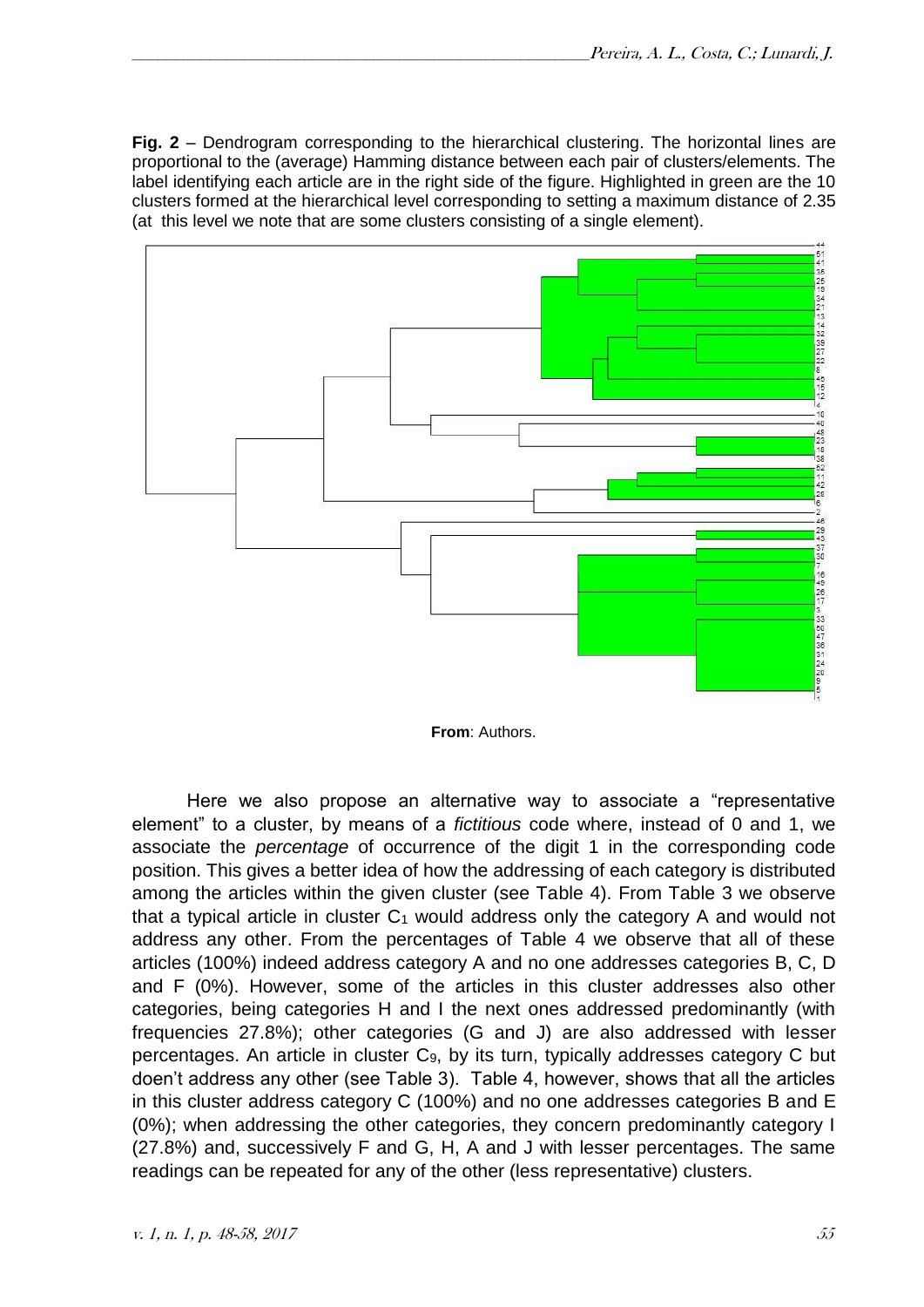|    | <b>CLUSTER</b>   CATEGORIES |   |   |   |   |   |  |  |  |  |
|----|-----------------------------|---|---|---|---|---|--|--|--|--|
|    | B                           | C | D | - | Е | G |  |  |  |  |
|    |                             |   |   |   |   |   |  |  |  |  |
| 9ب |                             |   |   |   |   |   |  |  |  |  |

**Table 3 –** Typical representatives codes of clusters C<sub>1</sub> and C<sub>9</sub>.

**From**: Authors.

#### **Discussion**

From the dendrogram of Figure 2 we can see that at the highlighted level in the hierarchical clustering procedure the sample of articles considered in this study group into 10 clusters. Each cluster contains articles that tend to be similar among them in the sense that they address similar categories in their titles, abstracts or keywords. On the other hand, in this sense an article in a given cluster tends to be significantly dissimilar with another article in a different cluster. The two bigger ones are Clusters C<sup>1</sup> and C9, containing 18 elements each; they are the most representative ones and we will interpret the typical features of the articles fallling within them as giving a characterization of the main trends of the research themes in our data set. Tables 3 and 4 show the main features of the articles belonging to each of these two most representative groups.

Translating the quantitative results, our investigation identified two major trends regarding the publication of research on "social media" and "learning" - as indexed in *Web of Science* database in the field of educational research *-* over the last 6 years in the UK. Articles in cluster  $C_1$  cover approximately 35% of the research papers from the sample. Papers in this cluster have a strong similarity among themselves given that all of them address the role of "socialization" that social media have in education. This feature is reinforced by the simultanous addressing of the categories "online learning" and "social networks" in a significant amount of papers in this cluster, which is visible from Table 4. This research trend seems to evidenciate the importance that Figueiredo (2006; 2016) attributes to social media in the building of social relationships (in both their positive and negative aspects) and evidenciates, in a lesser extent, the importance of social media in their role as a facilitator to the teaching and learning process. The other important trend is identified through cluster C9, that reveals a strong research interest in the subject of "professional development", which is also reinforced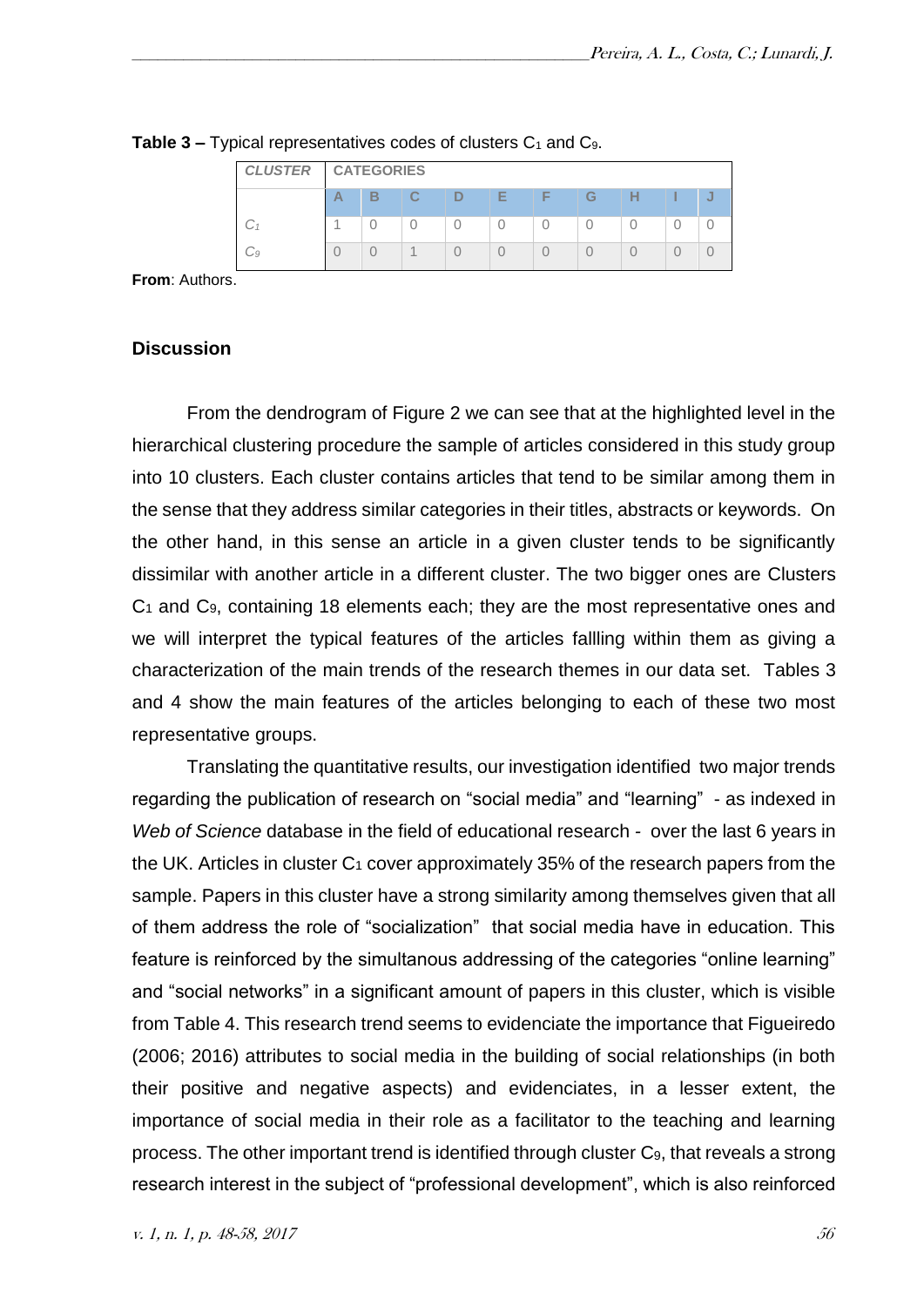by the simultaneous addressing in some papers of the categories "social networks", "comunity of practice" and "mobile learning". This research trend is in line with McLuhan's (1964) concept of media in what regards the impact of social media on the way people live and work, and again, in a less extent, seems to reinforce the importance that Figueiredo (2006; 2016) attributes to them as a facilitator to the acquisition of knowledge.

**Table 4 –** Fictitious codes representing clusters  $C_1$  and  $C_9$ . In each position corresponding to categories in the codes are the frequencies of occurrence of the digit 1 as observed in the articles within the cluster.

| <b>CLUSTER</b> | <b>CATEGORIES</b> |   |    |     |        |      |      |      |      |  |
|----------------|-------------------|---|----|-----|--------|------|------|------|------|--|
|                |                   | в |    | D   | ⊢<br>- | Е    | G    |      |      |  |
|                | 100               |   |    |     |        |      | 5.6  | 27.8 | 27.8 |  |
| 0 ب            | 5.6               |   | 00 | 5.6 |        | 16.7 | 16.7 | 11.1 | 27.8 |  |

**From**: Authors.

This paper also aimed to illustrate the power that cluster analysis might have in helping to identify patterns of similarity (or dissimilarity) between objects traditionally analysed using qualitative methods. Even if in this paper we dealt with a not so large data set, and used just one cluster strategy (the hierarchical clustering), the most evident strenght of the cluster analysis is that it can deal with a very large number of objects and is able to identify subgroups of similarities which might be hardly identified by using only qualitative tools on a large number of data. The analysis could be enriched by using other cluster strategy complementarily, such as *k*-means clustering (BATTAGLIA *et al.,* 2016; HUBERTY *et al.,* 2005).

It is worth to mention that cluster analysis is a quantitative exploratory tool, and obviously does not substitute any of the qualitative tools in the human and social sciences literature. As any other quantitative tool in human or social sciences, its outcomes depend strongly on the way a numeric codification is attributed to qualitative data (as well as they depend of the clustering strategy adopted, the choice of the distance measure, etc.). Such outcomes may eventually not make sense to the researcher and he/she should rethink the cluster strategy in order to get meaningful results from it; when the researcher is successful in obtaining meaningful results from this exploratory analysis he/she can use it as a complementary tool to compare, deepen and enrich the qualitative discussion.